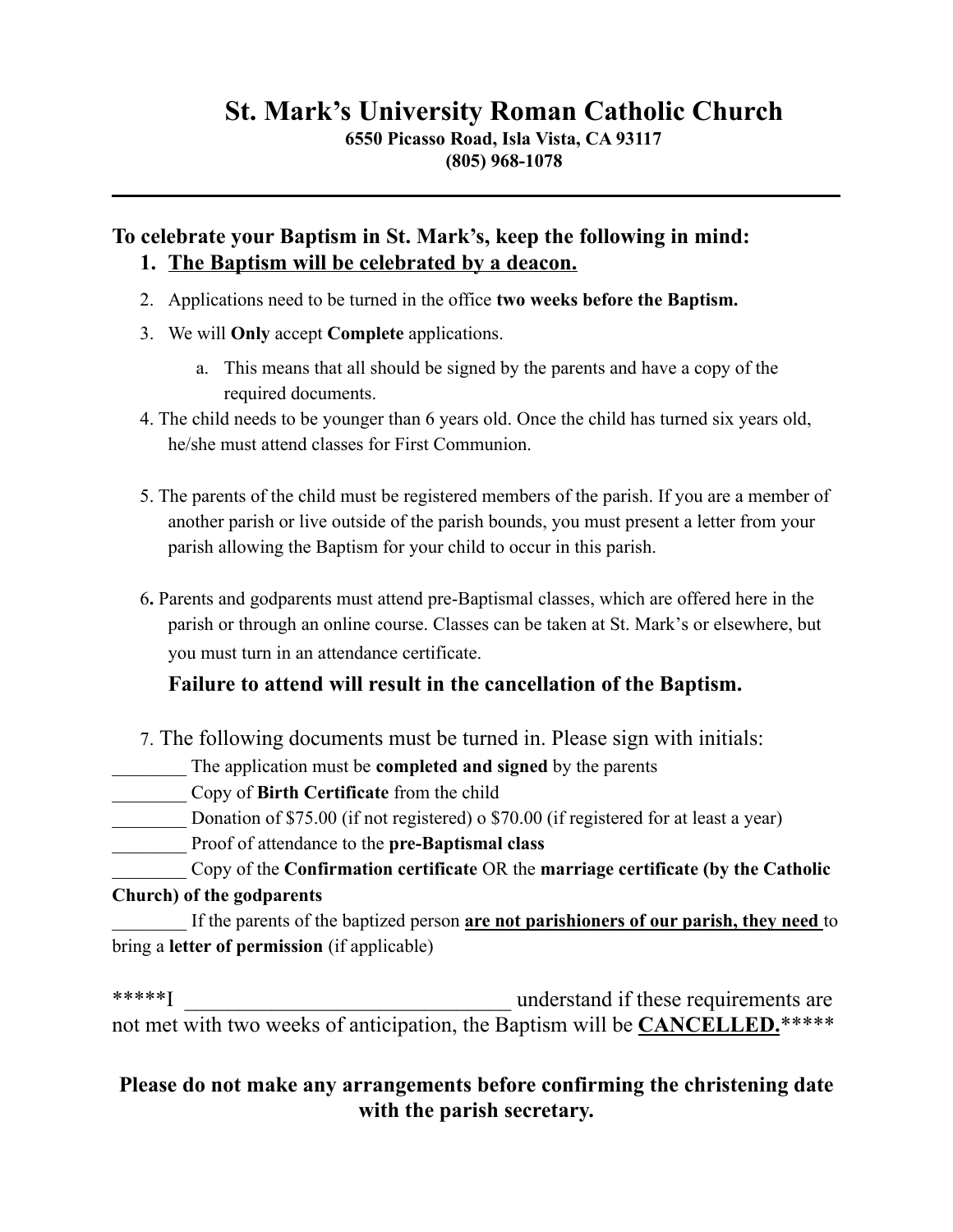#### **GODPARENT'S INFORMATION**

### **PLEASE READ THE FOLLOWING CAREFULLY BEFORE FILLING OUT THE SPONSOR INFORMATION.**

- **● Couples living together as husband and wife without being married by the Catholic Church CANNOT receive the sacraments and therefore CANNOT be godparents.**
- **● A person of another religion that is not Catholic can NOT be a godfather or godmother, they will only be considered as witnesses. Therefore, if there is a witness of another religion, a Catholic sponsor is also required.**
- **● The godparents and godmothers must be MARRIED COUPLES by the Catholic Church or be SINGLE persons who have received the sacraments, Baptism, First Communion and Confirmation. Catholics who practice their religion and who receive the sacraments of confession and Holy Communion frequently, as they will become the example for their godchildren.**

#### **To be able to be Godparents:**

- Must be older than 18 years old and have received all sacraments of baptism, confirmation and communion .
- The godparents must be attending mass regularly and receiving communion.
- If you would like to have only one godparent, it is recommended that they be of the same sex as the baptized child.
- They cannot have two godparents of the same sex.
- Parents or grandparents cannot be godparents.

It is allowed to have a Catholic and a non-Catholic as godparents. A non-Christian person is not suitable to create a Christian.

| 1. Godfather:                |                                                                                                                                                             |
|------------------------------|-------------------------------------------------------------------------------------------------------------------------------------------------------------|
|                              |                                                                                                                                                             |
|                              |                                                                                                                                                             |
| 2. Godmother:                |                                                                                                                                                             |
|                              |                                                                                                                                                             |
|                              |                                                                                                                                                             |
| PLACE AND DATE OF MATRIMONY: | Married by the Catholic Church? If answered "Yes"; the name OF THE PARISH,                                                                                  |
|                              | Only married by civil? Yes ________ No _________ Single? Yes ________ No ________<br>Received the Sacraments of Baptism, First Communion, and Confirmation? |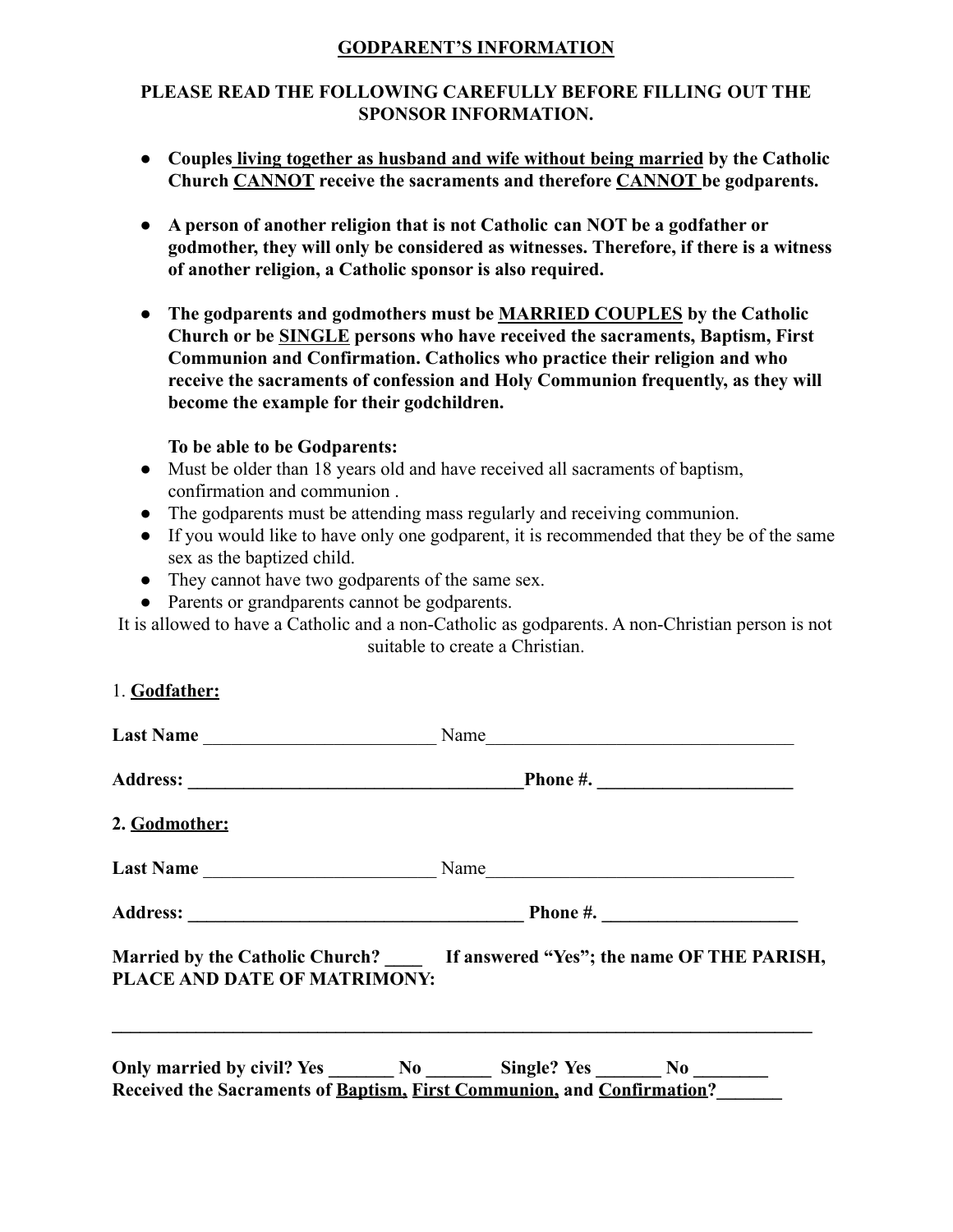# **St. Mark's University Roman Catholic Church**

**6550 Picasso Road, Isla Vista, CA 93117**

**(805) 968-1078**

## **BAPTISM APPLICATION**

Fee: \$70 (if you are registered and active for a year) \$75 (if not registered)

 $\mathcal{L}_\mathcal{L} = \mathcal{L}_\mathcal{L} = \mathcal{L}_\mathcal{L} = \mathcal{L}_\mathcal{L} = \mathcal{L}_\mathcal{L} = \mathcal{L}_\mathcal{L} = \mathcal{L}_\mathcal{L} = \mathcal{L}_\mathcal{L} = \mathcal{L}_\mathcal{L} = \mathcal{L}_\mathcal{L} = \mathcal{L}_\mathcal{L} = \mathcal{L}_\mathcal{L} = \mathcal{L}_\mathcal{L} = \mathcal{L}_\mathcal{L} = \mathcal{L}_\mathcal{L} = \mathcal{L}_\mathcal{L} = \mathcal{L}_\mathcal{L}$ 

**1. Full name of the child as you want it to appear on the certificate (same as their birth certificate):**

**(Last Name) (First Name) (Middle) Children can only be baptized before they are 6 years old. After they are 6 years old, they must attend Catechism in order to be baptized. 2. Home phone number** \_\_\_\_\_\_\_\_\_\_\_\_\_\_\_\_\_\_\_\_\_\_\_\_\_\_\_ **cell phone #** \_\_\_\_\_\_\_\_\_\_\_\_\_\_\_\_\_\_\_\_\_\_\_\_\_\_\_\_ Work phone **with a set of the set of the set of the set of the set of the set of the set of the set of the set of the set of the set of the set of the set of the set of the set of the set of the set of the set of the set o** 3. Date of birth of the child: (younger than six years old) **Birth place:** *City***:** \_\_\_\_ \_\_\_\_\_\_\_\_\_\_\_\_\_\_\_\_\_\_\_\_\_\_\_\_\_\_\_ *State: \_\_\_\_\_\_\_\_\_\_\_\_\_\_\_\_\_\_\_\_\_\_\_\_\_\_* Parent's address:  $\mathcal{L}_\mathcal{L} = \mathcal{L}_\mathcal{L} = \mathcal{L}_\mathcal{L} = \mathcal{L}_\mathcal{L} = \mathcal{L}_\mathcal{L} = \mathcal{L}_\mathcal{L} = \mathcal{L}_\mathcal{L} = \mathcal{L}_\mathcal{L} = \mathcal{L}_\mathcal{L} = \mathcal{L}_\mathcal{L} = \mathcal{L}_\mathcal{L} = \mathcal{L}_\mathcal{L} = \mathcal{L}_\mathcal{L} = \mathcal{L}_\mathcal{L} = \mathcal{L}_\mathcal{L} = \mathcal{L}_\mathcal{L} = \mathcal{L}_\mathcal{L}$ *Street and number of Home/Dept. City, State Zip Code* **4. Was your child baptized en private or in emergency? Yes**\_\_\_\_ **No \_\_\_\_\_ Where?**\_\_\_\_\_\_\_\_\_\_\_\_\_\_\_\_\_\_ 5. **FATHER: Last Name: \_\_\_\_\_\_\_\_\_\_\_\_\_\_\_\_\_\_\_\_\_\_\_\_\_\_\_\_\_\_\_\_\_\_\_\_\_ Name: \_\_\_\_\_\_\_\_\_\_\_\_\_\_\_\_\_\_\_\_\_\_\_\_\_\_\_\_\_\_\_\_\_\_\_\_\_\_\_\_** Religion:  $\qquad \qquad \text{Age:}$ **IF THE FATHER IS NOT CATHOLIC: I certify that I am not Catholic and that my children will be educated in the Catholic religion. Signature\_\_\_\_\_\_\_\_\_\_\_\_\_\_\_\_\_\_\_\_\_\_\_\_\_\_\_\_\_\_\_\_\_\_\_\_\_\_\_\_ Date\_\_\_\_\_\_\_\_\_\_\_\_\_\_\_** 6. **MOTHER: Maiden name: \_\_\_\_\_\_\_\_\_\_\_\_\_\_\_\_\_\_\_\_\_\_\_\_\_\_\_\_\_\_\_\_\_\_\_\_\_ Name: \_\_\_\_\_\_\_\_\_\_\_\_\_\_\_\_\_\_\_\_\_\_\_\_\_\_\_\_\_\_\_\_\_** Religion:  $\qquad \qquad \text{Age:}$ **IF THE MOTHER IS NOT CATHOLIC I certify that I am not Catholic and that my children will be educated in the Catholic religion. Signature\_\_\_\_\_\_\_\_\_\_\_\_\_\_\_\_\_\_\_\_\_\_\_\_\_\_\_\_\_\_\_\_\_\_\_\_\_\_\_\_ Date\_\_\_\_\_\_\_\_\_\_\_\_\_\_\_** 7. The parents. **Are you married? Yes No 8. If answered "Yes," Name of the parish, place and date of matrimony: \_\_\_\_\_\_\_\_\_\_\_\_\_\_\_\_\_\_\_\_\_\_\_\_\_\_\_\_\_\_\_\_\_\_\_\_\_\_\_\_\_\_\_\_\_\_\_\_\_\_\_\_\_\_\_\_\_\_\_\_\_\_\_\_\_\_\_\_\_\_\_\_\_\_\_\_\_\_\_\_\_\_\_\_\_\_\_\_\_\_\_\_\_\_\_\_ If they are not, they intend to marry? \_\_\_\_\_\_\_\_\_\_\_ When? \_\_\_\_\_\_\_\_\_\_\_\_\_\_\_ Married only by civil? 9. They regularly attend Mass at St. Mark 's?** To what parish do you belong (are registered) ? **\_\_\_\_\_\_\_\_\_\_\_\_\_\_\_\_\_\_\_\_\_\_\_\_\_\_\_ \_\_\_\_\_\_\_\_\_\_\_\_\_\_\_\_\_\_\_\_\_\_\_\_\_ \_\_\_\_\_\_\_\_\_\_\_\_\_\_\_\_\_ ( Signature of Father ) ( Signature of Mother ) ( Date ) (IF THE APPLICATION IS NOT SIGNED BY THE PARENTS, IT WILL NOT BE ACCEPTED)**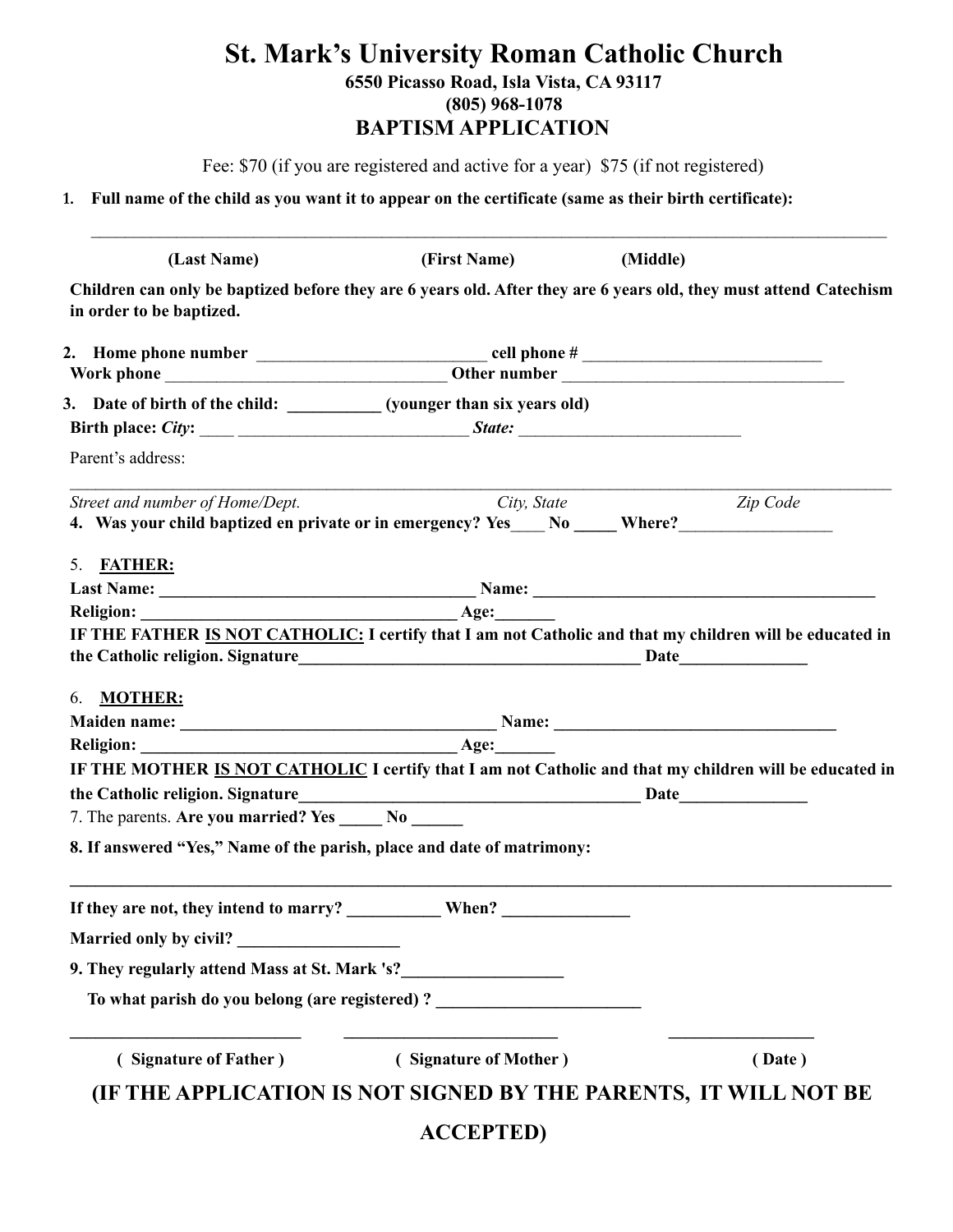| <b>Office Use Only</b>                                                          |
|---------------------------------------------------------------------------------|
| Baptismal Date:<br>Time:                                                        |
| Name of Celebrant:                                                              |
| <i>Pre-Baptismal Classes:</i> Parents attended: Yes No Godparents attended: Yes |
| No.                                                                             |
| GodparentS Marriage Certificate attached: Yes No                                |
| Godparent certificates attached?: Yes No                                        |
| Birth Certificate attached: Yes No                                              |
| Ceremony in Spanish Yes___ No___ Was the child privately baptized? Yes ___ No_  |
| Paid: Date: Cash Check (#) Card (Type)                                          |
| Receipt #: $\qquad \qquad$                                                      |
| Notes:                                                                          |
|                                                                                 |
|                                                                                 |
| Information received by:<br>Date:                                               |
| Registered in the appropriate sacramental book by: Name:                        |
| Date:                                                                           |